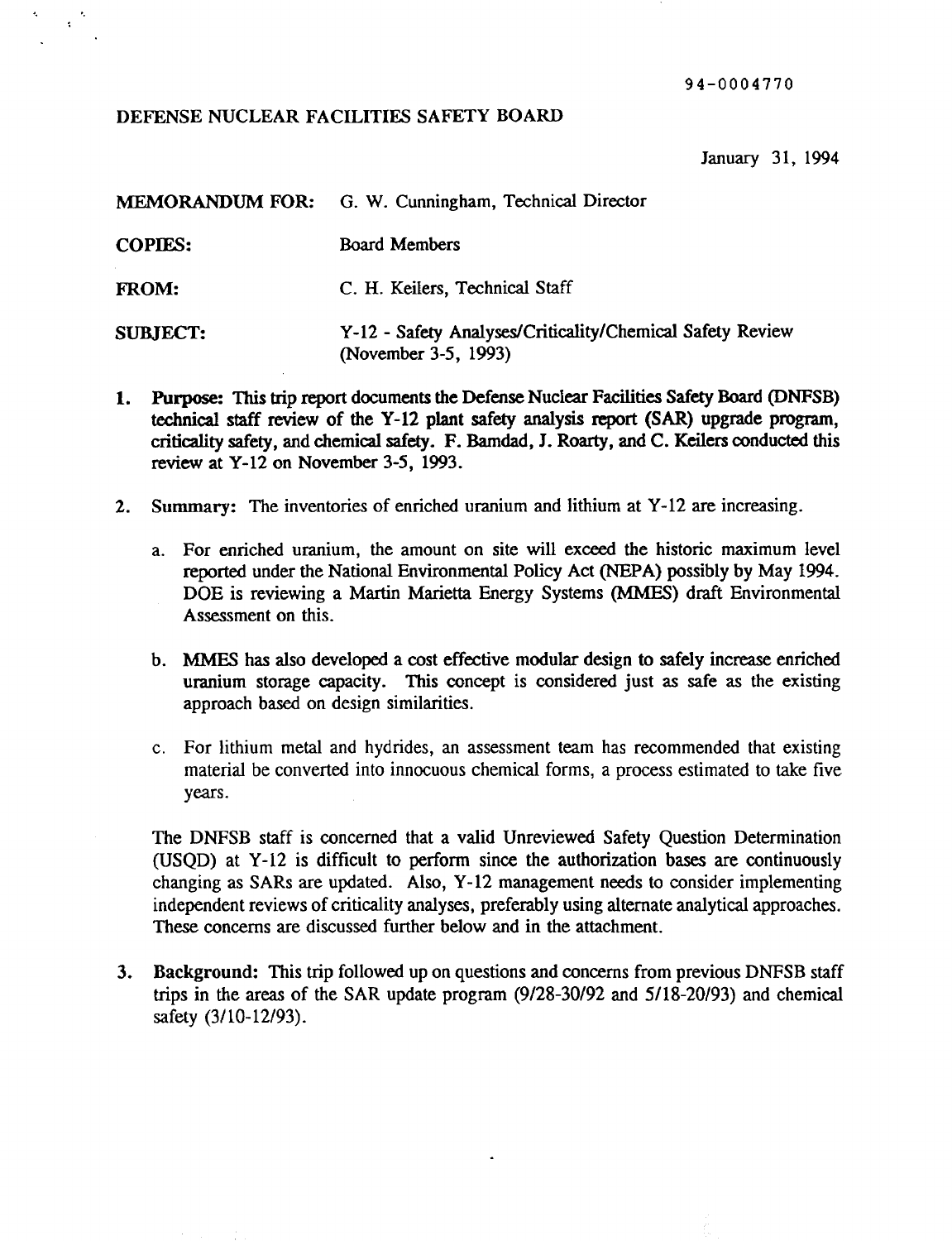- 4. Discussion: The Department of Energy (DOE) site office and the Y-12 plant Managing and Operating (M&O) contractor, MMES, made the following key points during their briefings:
	- a. A number of Y-12 facilities are being consolidated or decommissioned such that by the year 2000 the size of the Y-12 exclusion area could be reduced by roughly half.
	- b. The MMES hazard screening process predates the applicable DOE standard (DOE-STD-1027-92). MMES presented a facility-by-facility comparison using the two approaches and indicated that its methodology meets or exceeds the hazard categorization of the standard.
	- c. As part of the SAR upgrade program, Y-12 facilities have been screened for hazards and prioritized. Justification for Continued Operations *(ICOs)* have been prepared, and SARs are being updated over a three- to four-year period, which is consistent with the schedule at other facilities in the defense complex.
	- d. An investigation into the causes of a hydrofluoric acid (HF) spill in January 1992, has led to the design of system upgrades for building 9212 to prevent recurrence. MMES plans to perform an operational readiness review (ORR) for the HF facility before restart. Subsequent to the trip, DOE indefinitely postponed restart.

The DNFSB staff has the following concerns:

- a. The DNFSB staff considers the Y-12 personnel performing criticality analyses wellqualified but also very focused on using one methodology. An independent review of Y-12 criticality analyses and methodology, preferably using alternate analytical approaches, could enhance confidence in their results. Y-12 management should consider implementing such independent reviews, perhaps using the capabilities of Oak Ridge National Laboratory.
- b. Unreviewed Safety Question Determination (USQD) at Y-12 is made based on the authorization basis documentation available, which includes old SARs and JCOs, as well as new documents prepared as part of the SAR Update Program and, in some cases, not yet approved. Since the authorization bases are continuously changing as SARs are updated, a valid USQD is difficult to perform.

The attachment to this trip report provides further details.

S. Future Planned Activities: The DNFSB staff will continue to follow Y-12 progress in updating safety analysis reports, in obtaining independent reviews of criticality analyses, and in addressing the increasing inventories of enriched uranium and lithium. The staff will also closely follow progress on restarting the HF facility.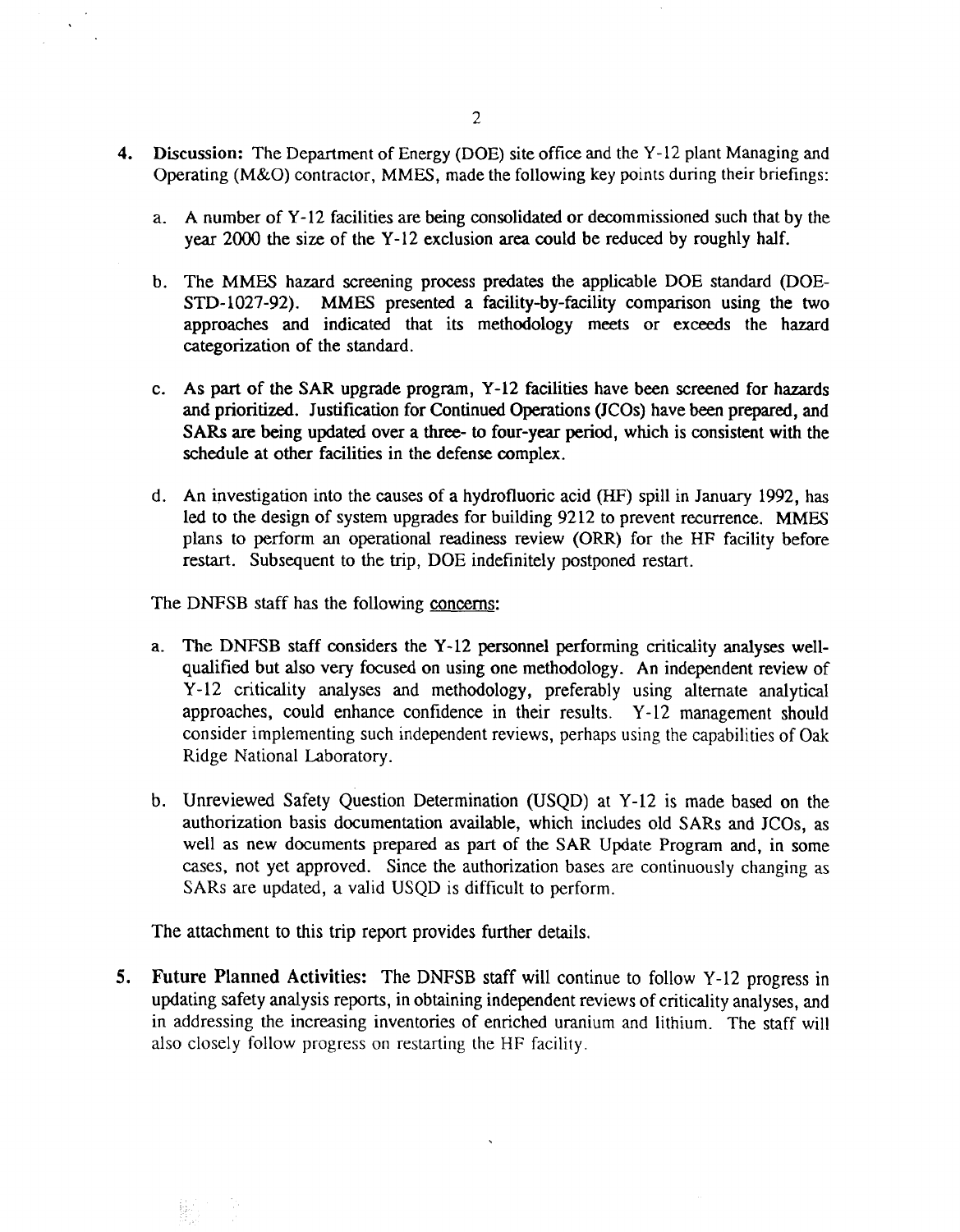#### **ATTACHMENT**

# Y-12 - Safety Analyses/Criticality/Chemical Safety Review November 3-5, 1993

The DOE site office and the Y-12 plant M&O contractor, Martin Marietta Energy Systems (MMES), briefed the DNFSB staff on site consolidation efforts, the safety analysis report (SAR) upgrade program, the unreviewed safety question determination (USQD) process, criticality safety, uranium and lithium storage issues, and planned restart of the HF facility for the enriched uranium processing building (9212).

## a. Y-12 Consolidation Status:

A number of Y-12 facilities are being consolidated or decommissioned such that by the year 2000 the size of the Y-12 exclusion area could be reduced by roughly half. Moderate hazard facilities slated for decommissioning include an enriched uranium processing building (9206), the "Fogbank" facility (9404-11), and the quality evaluation and reclamation building (9204-4). Several low hazard facilities associated with deuterium and depleted uranium operations are also scheduled to be shutdown. MMES plans safety reviews as part of decommissioning process to reduce risks.

## b. Hazard Screening Methodology:

The MMES hazard screening process predates DOE-STD-I027-92 and uses a "high/moderate/low" rating system instead of categories "1/2/3" in the DOE standard. MMES considers its process superior to that in the standard since its process evaluates not only nuclear hazards but also unique Y-12 chemical hazards.

The Y-12 screening process begins by dividing each facility into systems and subsystems. "Facility safety evaluation teams" then identify credible hazards on a process level. Each team develops a matrix of bounding accidents and initiating events. Health consequences are then determined considering the specific hazardous material and the administrative controls that limit the material at risk. No credit is taken for mitigating systems.

Hazard classifications are next assigned based on the health effects and the number of people affected. This methodology is similar to that defined in DOE Order 5480.23 "Nuclear Safety Analysis Reports" but different from the DOE-STD-1027-92 approach, which classifies facilities based on the total nuclear material inventory. MMES presented a facility-by-facility comparison using the two approaches and indicated that its methodology meets or exceeds the hazard categorization of the standard.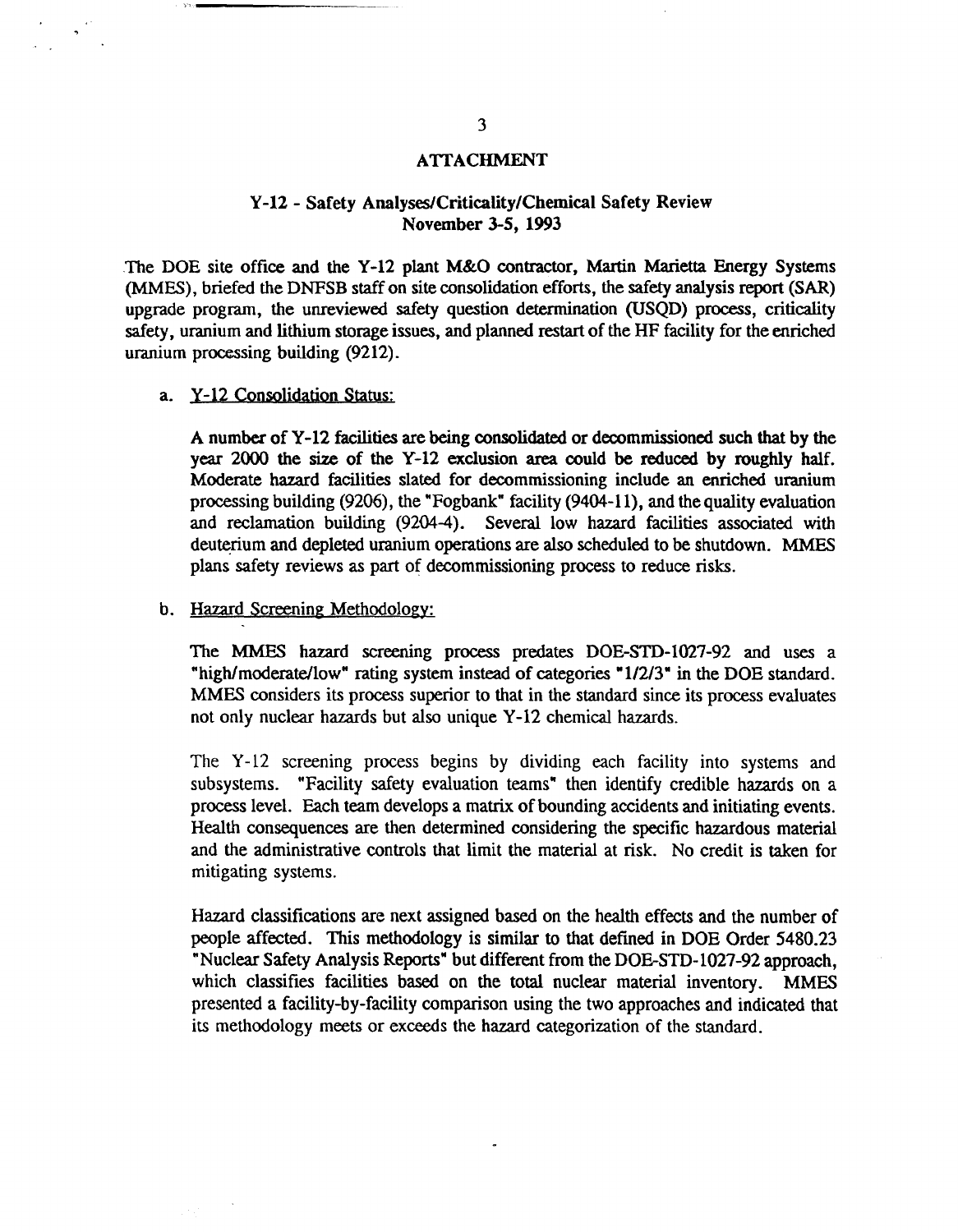#### c. Safety Analysis Report (SAR) Upgrade Program:

MMES initiated a SAR upgrade program in mid-1989. SARs document the adequacy of a facility's safety basis and provide assurance that the facility can be operated, maintained, and shut down safely and be in compliance with applicable laws and regulations. In accordance with DOE Order 5480.23, "Nuclear Safety Analysis Reports," SARs playa key role in documenting and controlling a facility's authorization basis for continued operations.

To date, MMES has surveyed its facilities to identify hazards and classify risks, prepared justification for continued operation (JCOs), and performed hazard screening (discussed above). Based on this screening, MMES concluded that Y-12 has no high hazard facilities but has nine (9) moderate and twenty (20) low hazard facilities. For the moderate hazard facilities, MMES has invoked configuration management requirements on candidate safety class items and has developed interim operational safety requirements.

Over the next four years, MMES plans to perform detailed safety analyses, develop operational safety requirements (OSRs), and prepare final safety analysis reports (FSARs) for all the moderate hazard facilities. OSRs and FSARs will be submitted to DOE for approval as each such document becomes available. For low hazard facilities, safety evaluations will also be documented, but these will be approved by the contractor instead of DOE.

According to the MMES schedule, the first SAR will be completed in about one year (i.e., by mid FY 95) and will cover the "Blue Goose" on-site uranium transport vehicle. This will provide experience useful in preparing subsequent SARs. The remaining moderate hazard facility SARs will be completed in three to four years (i.e., in FY 97/FY 98).

In summary, Y-12 facilities have been screened for hazards and prioritized. JCOs have been prepared, and SARs are being updated over a three- to four-year period, which is consistent with the schedule at other facilities in the defense complex.

d. USQD Process:

Unreviewed Safety Question Determination (USQD) at Y-12 is made based on the authorization basis documentation available. These documents include old SARs as well as new documents prepared as part of the SAR Update Program, induding justifications for continued operation (JCOs). However, not all the new documentation has been reviewed and approved by DOE.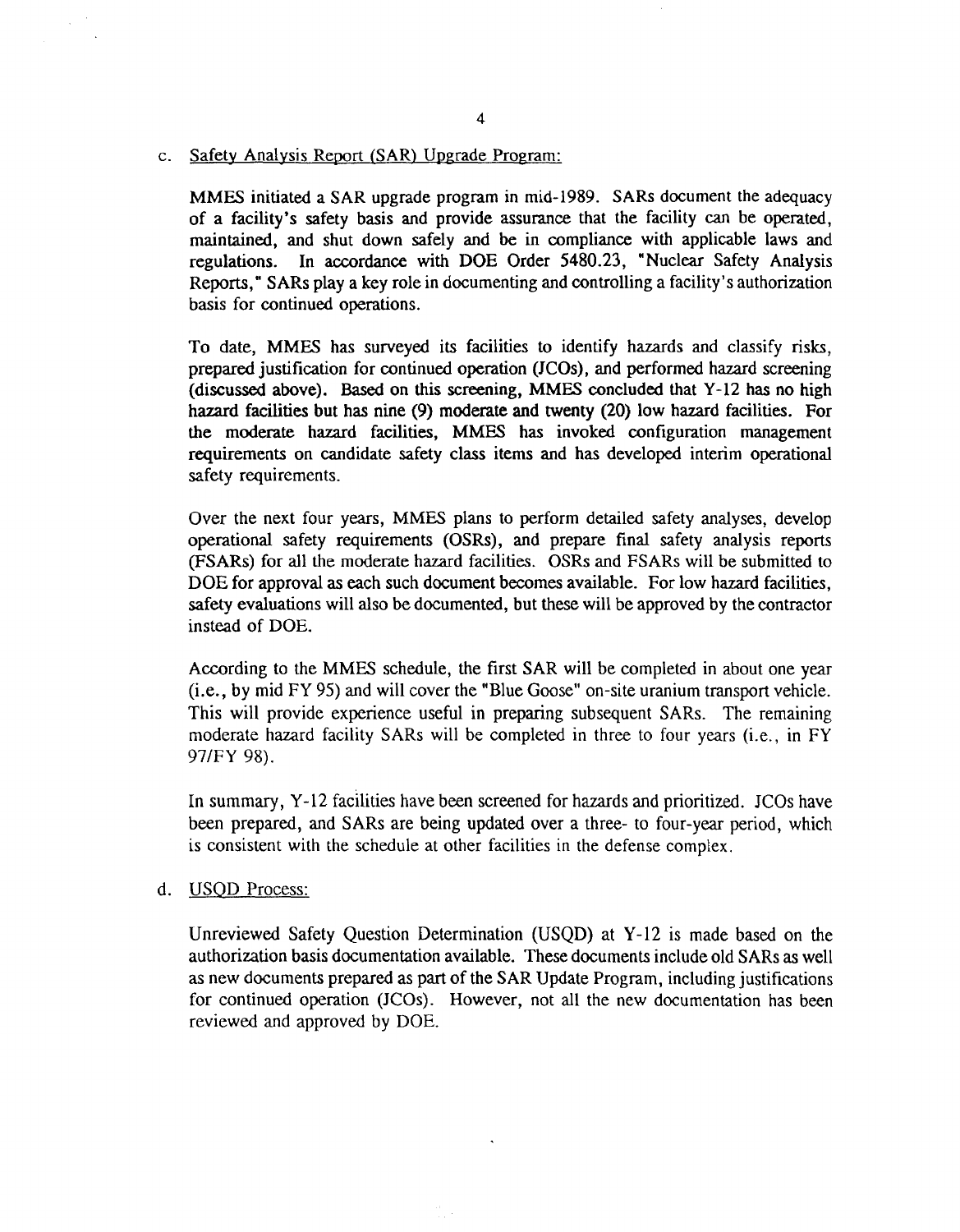## - DRAFT-

The DNFSB staff believes that a valid USQD is difficult to perform due to the fact that the authorization bases are continuously changing as SARs are updated. For example, the criticality alarm system was identified as a safety related system using the 1980's definition and documentation. Recently, MMES identified lack of compliance of this system with the redundancy requirements for safety related systems. However, this was not identified as a USQD nor was an investigation performed because the criticality alarm system would not be considered as a safety class item under recent DOE standards, some still in draft form.

e. Criticality Safety:

The DNFSB staff reviewed the on-going criticality safety analysis activities for various process operations. The personnel assigned to this work are well qualified in both performing criticality analyses and reviewing day-to-day operations of chemical processes for criticality safety concerns.

During its visit in September 1992, the DNFSB staff identified a need for an independent review of criticality analyses and methodology at Y-12. This was due to the fact that the criticality safety department has focused on Monte Carlo methods. An independent review based on alternate methods could improve safety. Oak Ridge National Laboratory has the capability to perform such reviews. The DNFSB staff was informed that such independent reviews have not been done because of higher priority activities.

In a related area, MMES has prepared a facility safety procedure to capture the requirements of the *ANSI!*ANS standards for criticality control. Implementation of this procedure has resulted in annual replacement of Raschig Rings in tanks rather than inspection of the Raschig Rings. This approach was stated to enhance criticality safety.

f. Current and Planned Uranium Storage:

MMES briefed the DNFSB staff on safety analyses, plans, and the schedule for enriched uranium storage at Y-12.

Y-12 is the main storage location for highly enriched uranium in the DOE weapons complex. As more weapons are disassembled, the Y-12 enriched uranium inventory will increase and could exceed the maximum historic storage level by May 1994. Therefore, MMES has prepared, and DOE-ORO is reviewing, a draft Environmental Assessment (EA) to assess the impact on the public and workers of increased storage. This assessment includes the effects of bounding accidents involving shipping, receiving, storing, and processing material.

- Ze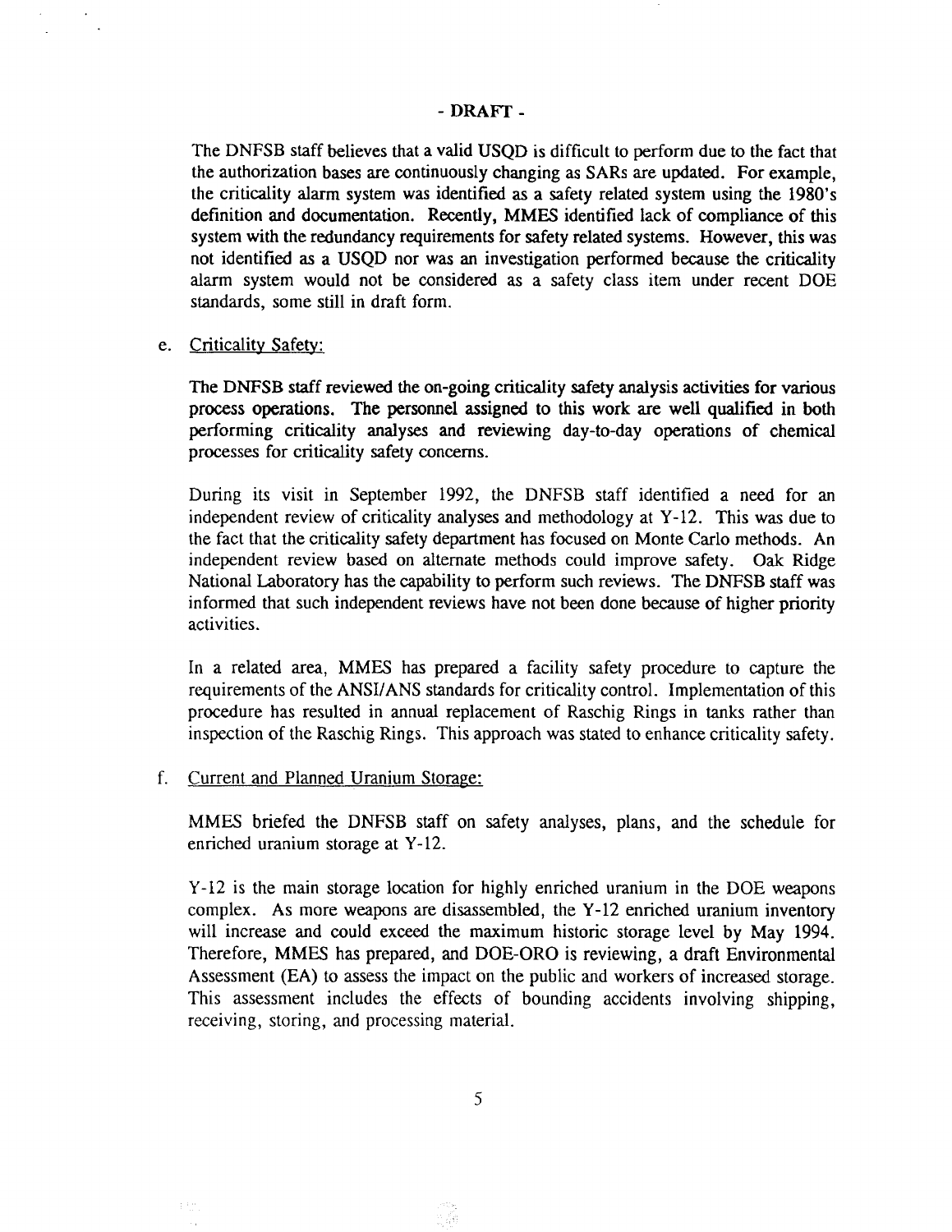Y-12 will also need additional safe, secure, long-term, storage capacity for enriched uranium. To meet this need, MMES plans to insert the canned material into holes in new heavy concrete pallets, called "modular storage containers." The pallets can then be stacked in existing buildings in the Material Access Areas, thereby avoiding the cost of building new storage facilities. DOE, Sandia National Laboratory, and MMES have reviewed the modular storage container design from a criticality safety and safeguards/security standpoint and have found it acceptable. MMES has contracted for 300 pallets. About 75 pallets have been delivered, as of January 28, 1994. None are currently being used for storage.

Based on design similarities, the DNFSB staff believes that the modular storage containers will be as safe as the current, more expensive storage approach (i.e., "tube vaults"), considering such hazards as airplane crash, fire, and inadvertent criticality.

g. Lithium Storage:

The DNFSB staff reviewed the status of DOE developing a lithium metal/lithium compound storage standard. The last DNFSB review of Y-12 lithium storage was in March 1993.

The inventory of lithium hydride, lithium deuteride, and lithium metal at Y-12 is increasing as more weapons are disassembled.. These materials are combustible and thereby could release toxic fumes. They can also react with water and thereby release hydrogen gas. Because of these concerns, lithium metal and hydride forms are considered unacceptable for long-term storage.

An assessment team, consisting of DOE, MMES, LANL, and LLNL personnel, has developed a draft DOE technical standard for storage of lithium metal and compounds. In addition, the team evaluated alternate lithium compounds for long-term storage and recommended that the existing inventory be converted into lithium chloride or lithium carbonate since these materials are stable, noncombustible, and pose no serious health or environmental threat. This conversion is estimated to take about five years. The DNFSB staff requested the draft standard as well as the Y-12 lithium storage action plan for its review.

Additionally, MMES discussed experimental results that indicate health consequences due to a lithium fire are not as significant as was previously suspected since the toxic combustion products react with carbon dioxide in the air to produce innocuous chemical forms (i.e., lithium carbonate). The DNFSB staff requested further information on these experiments for internal review.